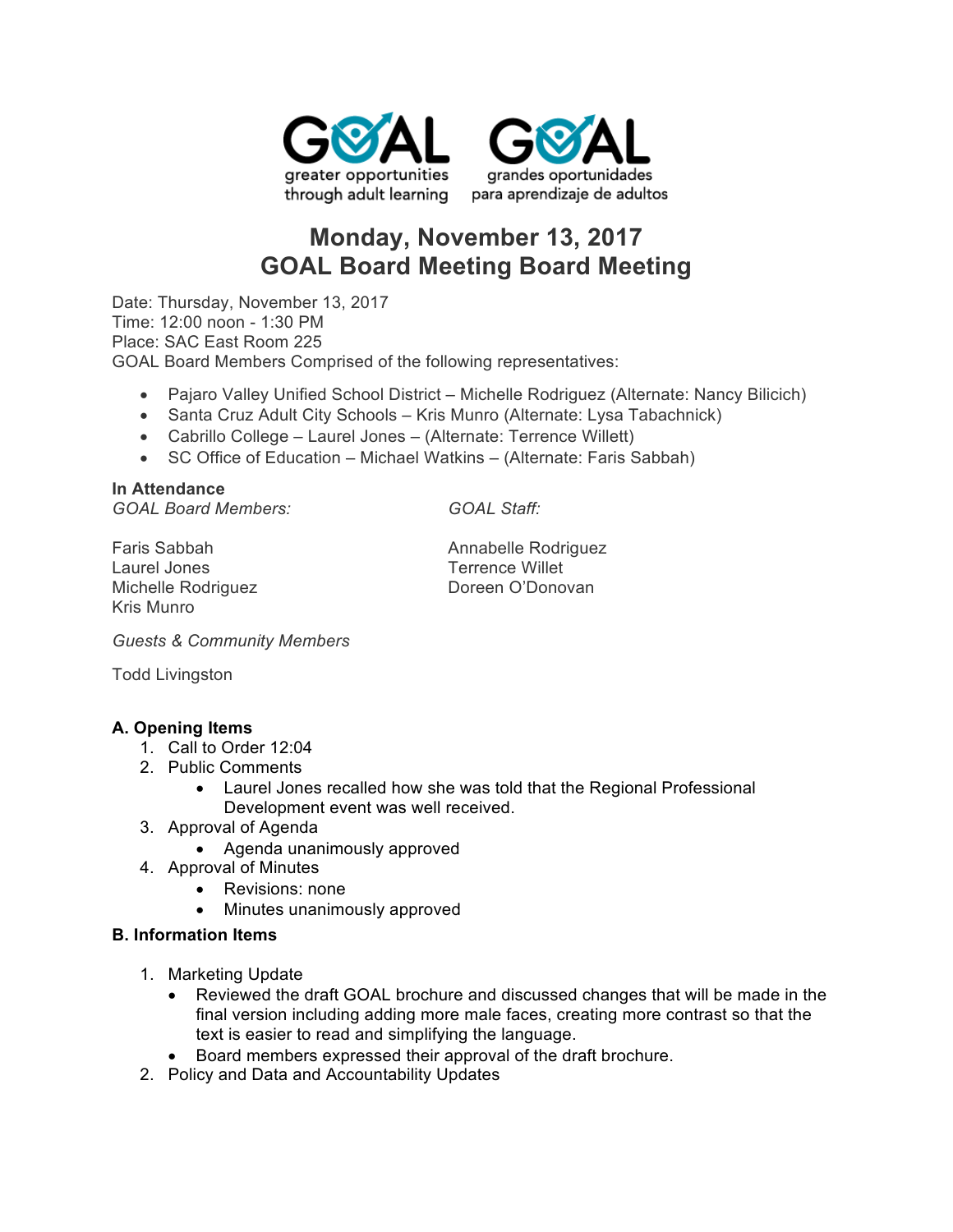- The state AEBG team is developing models around how to identify WIOA alignment with Adult Education.
	- There was suggestion about inviting local WIOA partners to a meeting.
- Reviewed outcomes and data collection changes.
	- In the future there will be a requirement to have adult education curriculum aligned to WIOA. Todd from WASC Adult Education stated that their curriculum is already aligned.
- Fee Policy may change
	- There is a discussion at the state level that there will be a 6% increase in funding. The board discussed the pros and cons of such a change as the increase in funding may not be sufficient to cover the new mandates.
	- We might want to do advocacy before new policies are in place.
		- Annabelle said are already strong voices from Adult Ed involved in the discussion.
	- Service fees now
		- County Office of Education pays for all services.
		- Adult Ed uses AEBG and fees to fund services.
	- The board requested a clarification for when the new required notification in the annual plan will come into effect 17/18 or 18/19?
	- At the state level there is discussion about removing BG Block Grant from the name as the program is no longer a grant.
	- Consortium must choose their fiscal accountability model.
		- Administrative Oversight Webinar: Dec 1, 12 to 1pm.

# **RECOMMENDATIONS:**

- Invite local WIOA partners to a meeting.
- Clarify when the new required notifications in the annual plan come into effect.
- 3. Fiscal Accountability Update
	- A new financial system called NOVA will be put in place soon.
	- Each consortium member will certify their financial reports and then submit them to the consortium for review and certification.
	- Annabelle met with WASC Adult Education leadership to review the fiscal accountability requirements earlier this month.
		- As a result of that meeting Annabelle proposes that the consortium institute a member to member peer review process of reviewing financial records.
			- All AEBG funds will continue to be sequestered.
				- This policy assures district and the funder that funds are be utilized in the seven AEBG funding areas.
				- This process will make reporting much similar and easier as well.
				- There was a discussion about making sure we are avoiding duplicate tasks.
			- Financial reports that include budget, expenditures and administrative cost will be organized by the seven program areas
				- Backed up by expenditure reports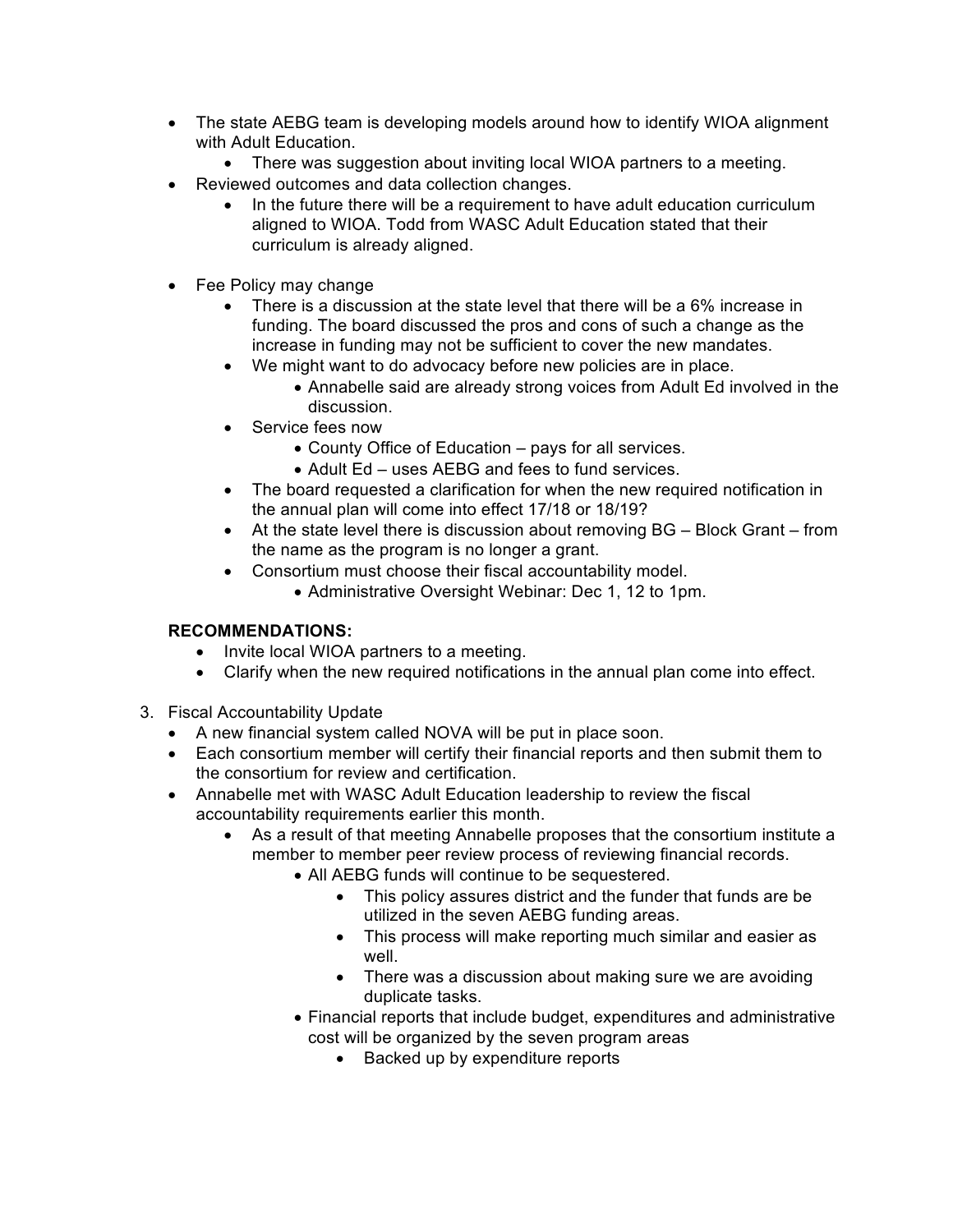- There was concern expressed that expenditures will have to be entered twice. We will learn more about how this will work in the next webinar.
- Annabelle will conduct some research to see what processes other consortiums are using.
- There was discussion about the possibility of using the auditors who districts hire now to create a separate AEBG audit report, rather than doing the Peer to Peer process.
	- The audit report could be reviewed at consortium level.
	- Might help Christina as data is better prepared to enter into the Nova system?
	- Need to find out if Audit timelines coincide with AEBG needs? If not, would be an extra expense.
		- Michelle will touch bases with Christina
- The final determination will be put to a vote at the December meeting.

### **RECOMMENDATION:**

- Bring the Peer to Peer fiscal accountability model to vote at the next meeting.
- 4. Seamless Transitions ESL Alignments
	- Deciding on steps to move this process forward including having faculty to faculty meetings to discuss where the gaps and overlaps are between institutions. This is the first step as we move towards formal articulation.
	- Looking at IBEST model
		- Laurel is concerned about this model, as we should talk not just about entrance and exit skills but how student can see a path about how it dovetails to CTE or other next steps. Should provide a framework to have these discussions so pathways are not lost in these conversations. Don't add more time on task, but look at acceleration. Set as stated outcome.
		- Chairs will be doing planning before groups are brought together.
- 5. Professional Development Day
	- The feedback from attendees and formal evaluations suggested that participants considered the event successful.

# **C. Calendar**

- 1. Governance Calendar
	- Review data to monitor progress towards meeting goals
	- Board members discussed the data looked at, at the last meeting and how it was decided to that the board would use the retreat to determine the data to be measured. There was concern that we should not wait that long and there was hope that data could be looked at on regular basis as new data becomes available.
	- Terrence shared that he is looking at data recently and will meet with WASC Adult Education to answer some questions he and his team has.
	- It was suggested that Annabelle write a draft proposal for what data should gathered and reported and how often. Consider what is being asked for at the state level. The data steering committee could be involved as well.